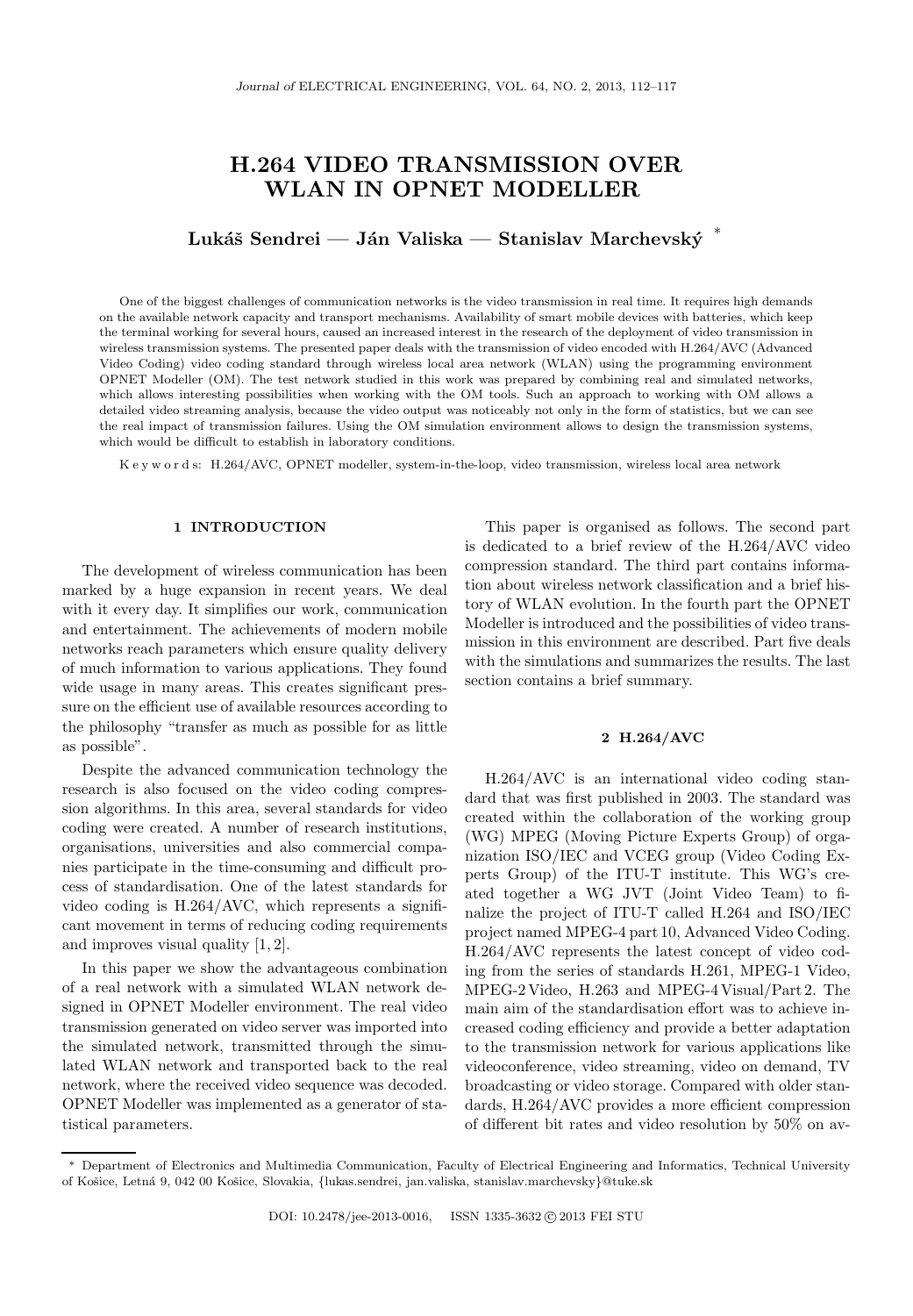

Fig. 1. Evolution of WLANs based on IEEE 802.11 technology

erage. But this resulted into a more complex decoder architecture [1, 3, 4].

The standard defines the syntax and semantics of the bit stream as well as pre-processing which requires the decoder to correctly decode the bit stream to a viewable video. The standard does not define the H.264/AVC video coding or other pre-processing processes, enabling manufacturers to operate at a price, coding efficiency, error concealment, error resiliency or hardware requirements. Another area where different manufacturers can use their tools is posting of processing of the decoded video to create a video stream optimized for the target application [2]. The concept of H.264/AVC is based on two concept layers  $[2, 5]$ :

- VCL (Video Coding Layer) executes the video coding itself,
- NAL (Network Abstraction Layer) supports video transmission trough different types of networks.

The design of VCL is based on hybrid block video coding. The basic coding algorithm is a combination of inter frame prediction to exploit temporal statistical dependence and transform coding of pre-prediction residuals to exploit spatial statistical dependencies. In the VCL there is no single coding element present that can provide the most significant improvement in compression efficiency than in previous standards. It is mainly a number of small improvements that together produce significant efficiency gain of the video coding algorithm. NAL layer is designed to organize video VCL layer data and provides header information that is used for suitable video transmission over the transport layer or storage. It facilitates the ability of mapping the VCL data to transport layers of many transmission systems [1].

## 3 WLAN

Wireless networks allow people to communicate and access information and applications without cables. This introduces a degree of freedom in movement and ability to extend applications to various parts of buildings, cities, or nearly every place in the world. Wireless networks use radio waves or infrared light as a carrier of information

and the communication medium is air. Most manufacturers have a wireless network interface and small aerial in almost every equipment, allowing easy use and mobility. Depending on the area the wireless networks are able to cover and the ability to satisfy various communicating entities we distinguish the following types of wireless networks [6]:

- Wireless Personal Area Network (WPAN),
- Wireless Local Area Network (WLAN),
- Wireless Metropolitan Area Network (WMAN),
- Wireless Wide Area Network (WWAN).

The WLAN industry has become one of the fastest growing segments of the communication industry. This development is due to the greater use of WLAN devices based on standards of the IEEE 802.11 series. WG IEEE 802.11 has developed several aspects of the dominant WLAN standards, including safety, Quality of Service (QoS) and cooperation with unlicensed technologies. The first standard called IEEE 802.11 was released into public after several years of research cycle. This standard specifies three physical technologies and a single MAC protocol to support 1 and 2 Mb/s transmission over a wireless medium. In September 1999 the organization published the IEEE standard 802.11b (IEEE 1999b) for WLAN in the 2.4 GHz band, which supports data rate 11 Mb/s. As for the modulation technique, Complementary Coded Keying (CKK) was selected based on Direct Sequence Spread Spectrum (DSSS). Also in September 1999 the specification 802.11a (IEEE 1999c) was ratified to support the WLAN in 5 GHz band with a maximum transfer rate of 54 Mb/s by implementing technology Orthogonal Frequency Division Multiplex (OFDM). OFDM is also used in the following specification 802.11g (IEEE 2003a), which allows a maximum data transfer rate 54 Mb/s for WLAN in the 2.4 GHz frequency band [7]. The latest standard 802.11n of this group uses Multiple Input Multiple Output (MIMO) technology and enables data transfer rates exceeding 100 Mb/s. Figure 1 shows the development of WLAN technology.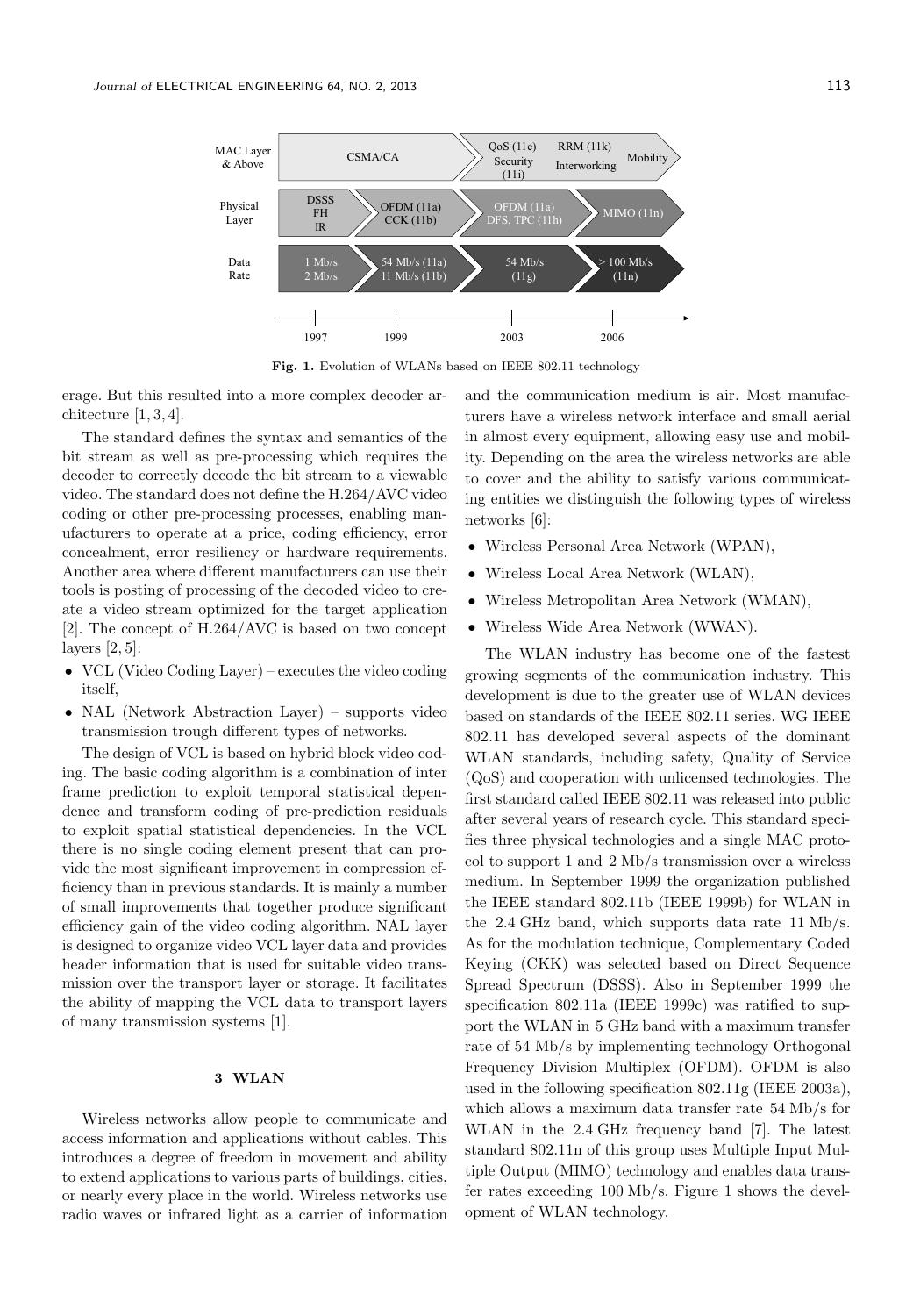

Fig. 2. Topology of the test network



Fig. 3. Simulated WLAN in OM

## 4 OPNET MODELLER

OPNET Modeller is one of the most powerful simulation tools in the field of communication technologies. It is deployed in research and development of communication protocols and devices. Designers and administrators of communication networks can use this tool for efficiency analysis, optimisation, analysis of future growth and other properties of networks. Sophisticated network analysis suite of tools available for OPNET Modeller provides the opportunity to specify the models in details, identify significant individual components, perform simulations and analyse the generated output data [8].

System-in-the-loop (SITL) is a special module that allows connection of a simulated network in the OM environment and software applications or hardware of networks operating in real time. By using SITL during the simulation, packets are transmitted between the simulated and real network in real time. SITL Gateway in OM represents an external device which exchanges simulation packets and the WinPcap library in the operating system Windows is used for routing user-defined filter selected packets from the Ethernet network adapter in the simulation. The workstation on which OM runs, and hence the simulation, is connected to the real network via Ethernet interface. The simulation must run in real time to guarantee the synchronization and conversion of packet traffic flow inside the simulated system [9].

There are three basic network topologies for simulations with SITL:

• real-to-sim (communication between real and simulated network),

- real-sim-real (communication between real networks trough simulated network),
- sim-real-sim (communication between simulated networks through real network).

OM contains a range of predefined applications that can be adjusted as necessary. Video transmission is provided by the application named videoconferencing. We can set a frame size and frame rate and even some network parameters. This represents an opportunity to compile the required data flow model of video sequences, but does not allow visualization and change of the specific parameters of the video streams. An interesting solution in this respect is the connection of real systems with the simulation in the OM environment. Using this variant we can connect real network device that will generate and also receive real video streams to simulated network that will transport these streams during the simulation. According to the selected characteristics, type and topology the simulated network affects the transmission parameters of the real video content. Thus it is possible in the simulation environment to design very complex and extensive networks and it is easy to test them with real applications.

#### 5 SIMULATIONS

Taking into account the facts mentioned above an approach that considers the connection between the real equipment and a simulated network in the OM environment has been chosen. SILT ensures connection between real workstations and the simulation. OM provided video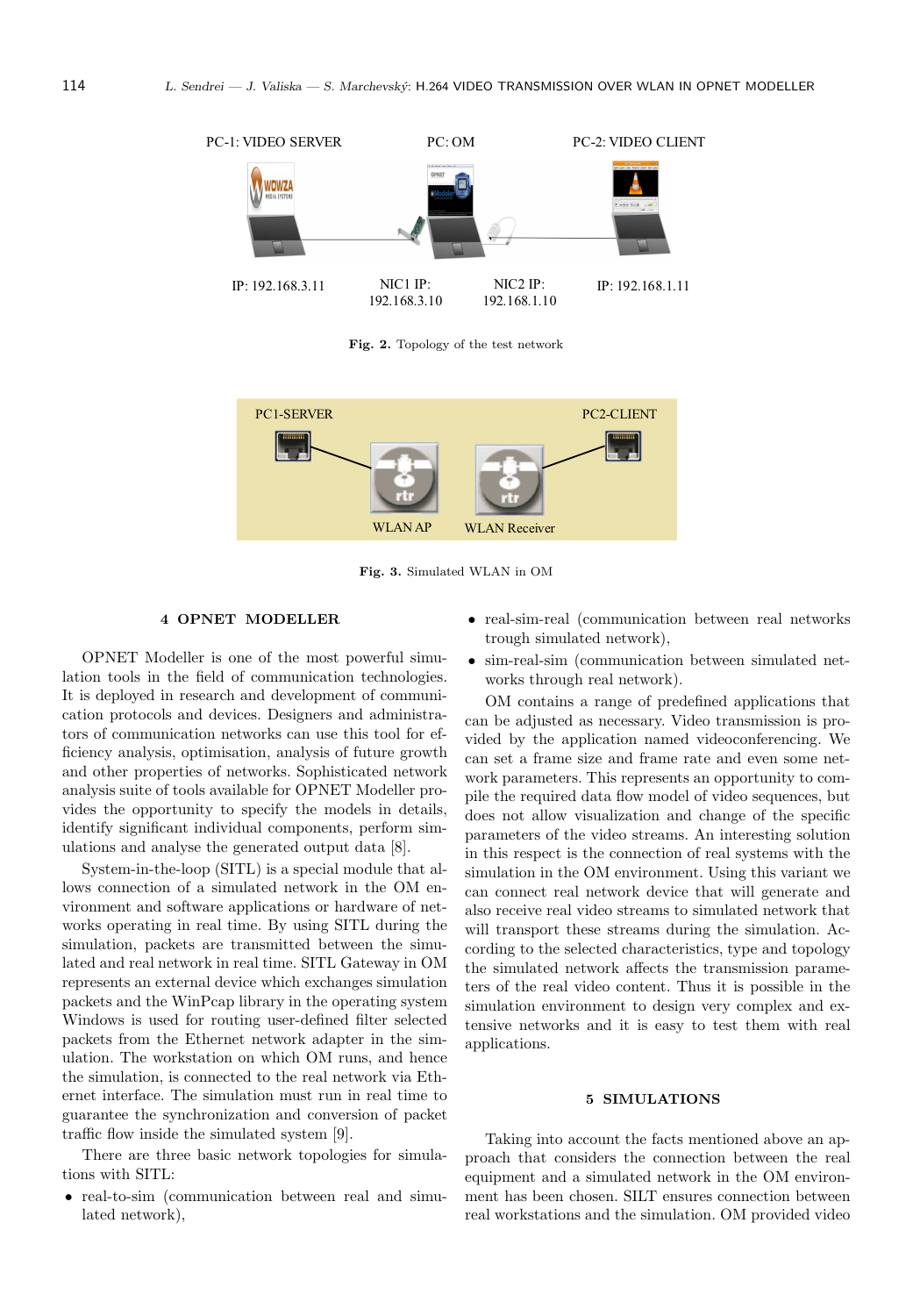

Fig. 4. WLAN buffer overflow (resolution  $1920 \times 1080$ )



Fig. 6. Losses by low WLAN data rates (resolution  $1920 \times 1080$ )



Fig. 8. WLAN delay (resolution  $1280 \times 720$ )

transmission through the simulated WLAN. The real involvement topology consisted of three workstations. On the first workstation PC-1:VIDEO SERVER there was the video server. As a video server software we deployed Wowza Media Server 3.1.0. It is a powerful streaming server which covers the delivery of video to various media players and devices. Workstation PC-2: VIDEO CLIENT displays and also stores the transmitted video using VLC media player version 1.1.11. Workstation PC: OM, where



Fig. 5. WLAN delay (resolution  $1920 \times 1080$ )



Fig. 7. WLAN buffer overflow (resolution  $1280 \times 720$ )



Fig. 9. Losses by low WLAN data rates (resolution  $1280 \times 720$ )

OM was implemented, has two network interfaces, to which workstation server and client are connected. The topology of a test network is shown in Fig. 2.

The simulation was carried out in the programming environment OM. The simulated WLAN network was created in the OM project editor. The WLAN was composed of two wireless routers. The wireless router WLAN AP was the WLAN Access Point (AP) and the AP functionality was disabled on the second WLAN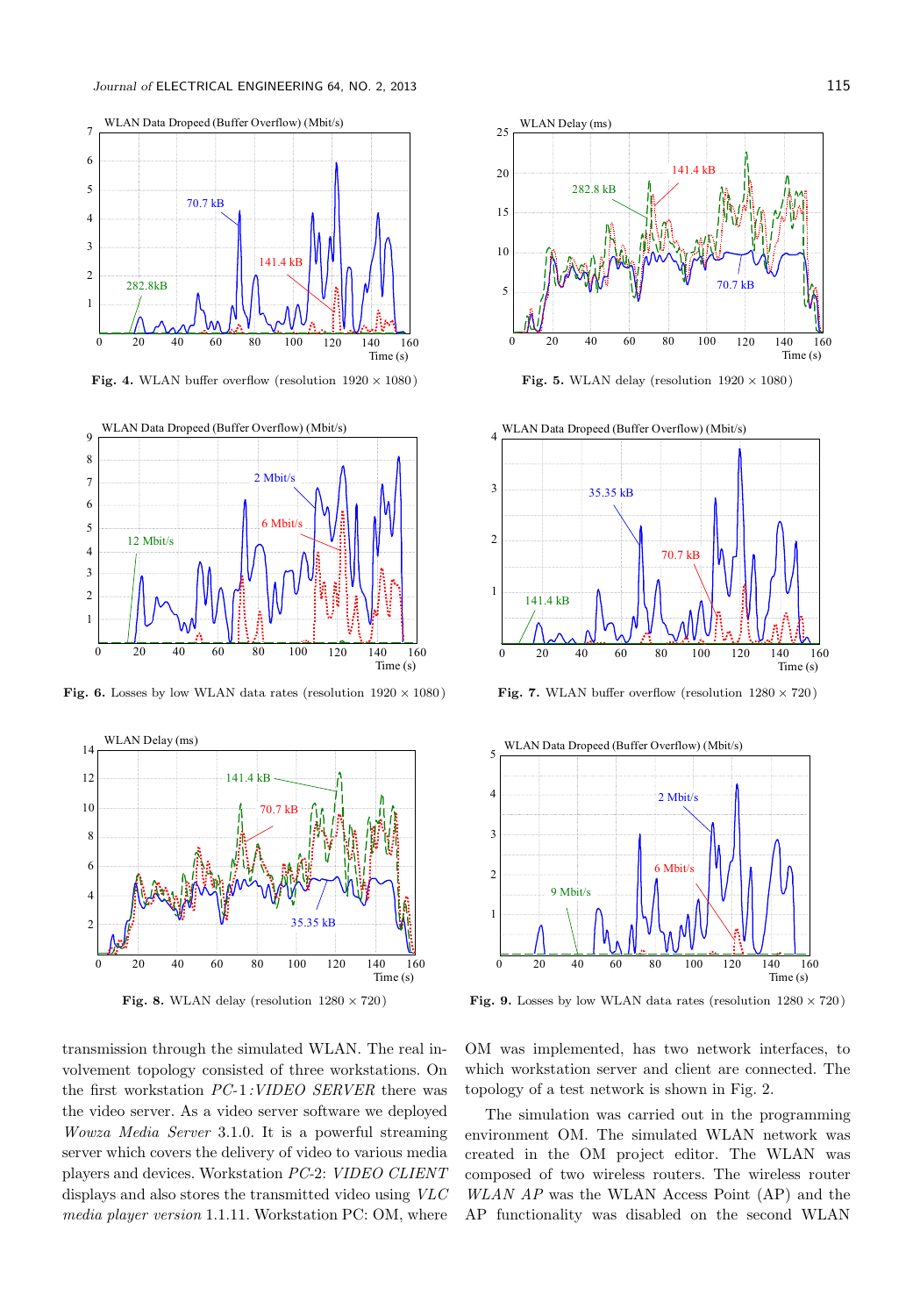

Fig. 10. WLAN buffer overflow (resolution  $640 \times 360$ )

router *WLAN Receiver*. Both WLAN routers were connected using the special link *sitl\_virtual\_eth\_link* with interface sitl virtual gateway to real world. They are like sitl virtual eth link part of the SITL module object library. Figure 3 shows the simulated WLAN network design in OM.

During the H.264/AVC video transmission simulations we used videos of different resolutions. Selected were three different resolutions, HD (High Definition) resolution  $1920 \times 1280$  pixels, resolution  $1280 \times 720$  and  $640 \times 360$  pixels. The videos were converted using the x264 codec, which is freely available and is part of the popular media player VLC player . All videos were saved in mp4 format. In each simulation, the video was 3554 frames long and the frame rate was 24 fps (frames per second). Video server created packets that are transported by UDP (User Datagram protocol). The maximum size of packets was 1414 B. The video server sent video streams in the form of variable bit rate (VBR). VBR video stream can cause high losses in transmission, unless there is sufficient buffer size on network devices available, in this case on the wireless router. For video of various resolutions, the necessary buffer size varies considerably. By decreasing the resolution the demands on buffer size decrease as well. During the simulation we used WLAN IEEE 802.11g technology. WLAN transmission speed was 54 Mb/s, with the exception of the video transmission testing at lower WLAN data rate. The main objective of the simulations was to determine the sufficient buffer size of the WLAN router and the minimum data WLAN data rate for error free video transmission over the simulated WLAN.

By resolution of  $1920 \times 1080$  pixels we compared video transmission for three WLAN router buffer size: 70.7kB, 141.4kB and 282.8kB. The WLAN data dropped amount for three different buffer sizes for the transmission of HD video (1920x1080) is shown in Fig. 4. Sufficient memory size for lossless HD video transmission through WLAN at a resolution of  $1920 \times 1080$  pixels is 282.8 kB. For this size and resolution we can achieve lossless transmission. The delay in the transmission of HD video  $1920 \times 1080$ is visible in Fig. 5. The WLAN data dropped amount



Fig. 11. WLAN delay (resolution  $640 \times 360$ )

for HD video resolution  $1920 \times 1080$  at low data rates is shown in Fig. 6. The results of the simulation show that the necessary transmission speed of wireless network is at least 12 Mb/s.

Buffer size by the video transmission at lower resolution, namely 1280×720 pixels, was: 35.35kB, 70.7kB and 141.4kB. Comparison of WLAN data dropped amount of the video stream is visible in Fig. 7 and the transmission delay in Fig. 8. This simulation shows that for lossless transmission of video of that resolution  $(1280 \times 720)$  it is necessary to have a buffer size of 141.4 kB. Comparison of transmission losses at WLAN data rates 2, 6 and 9 Mb/s contains Fig. 9. The lowest bit rate, where significant losses were recorded was at 6 Mb/s. The lowest bit rate, which causes no losses by video streaming through WLAN of this resolution, is 9 Mb/s.

Properties of the transmission of low video resolution  $640\times360$  pixels were tested for AP buffer size of: 7.07 kB, 21.21 kB and 42.42 kB. Lossless transmission allows the size of 42.42 kB. Comparison of losses by the video transmission of resolution  $640 \times 360$  pixels with varying buffer size is summarized in Fig. 10 and the relayed delay in Fig. 11. Resolution  $640 \times 360$  has low bandwidth requirements as reflected in the results of subsequent simulations. Relatively large losses and the associated delays are still reported at a rate of 1 Mb/s. Almost lossless transmission is possible by transmission speed of 2 Mb/s and completely lossless transmission at 5.5 Mb/s. Results of the loss comparison at WLAN data rate 1, 2 and 5.5 Mb/s for low resolution  $640 \times 360$  pixels is shown in Fig. 12.

### 6 CONCLUSION

The amount of simulated WLAN load scenarios with different parameter settings showed the possibilities and limitations in the video transmission of various resolutions in the OM environment. H.264/AVC standard has proven to be a suitable video encoding format to ensure the highest possible video streams transmission quality with relatively low requirements on the communication network. An important factor has been presented according to which there have to be sufficient network resources